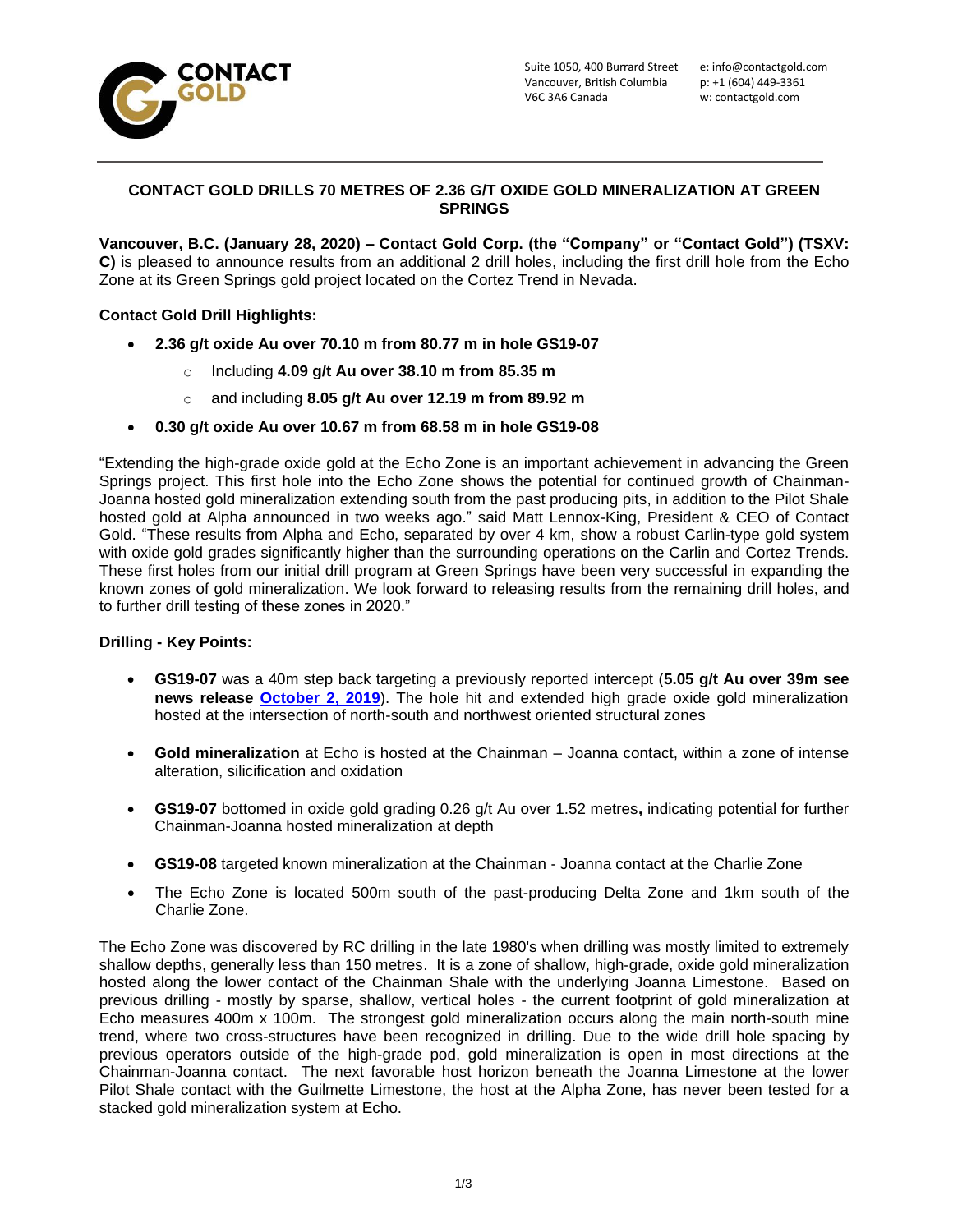Contact Gold completed 1,300 metres in 10 drill holes at the Alpha, Echo, Charlie and Bravo zones in its first drill program at Green Springs. Results from two more holes are pending.

For a map of the Echo Zone please click: http://www.contactgold.com/\_resources/news/Green-Springs-Echo-20200128.jpg

For cross section of GS19-07 please click: http://www.contactgold.com/\_resources/news/EchoCrossSection20200128.jpg

For a map of the Green Springs project, please click: http://www.contactgold.com/\_resources/news/GreenSprings20200128.jpg

### **Table of Drill Results:**

| Zone    | <b>Drill Hole</b> | From (m) | To(m)  | Interval (m) | Au $(g/t)$ | <b>Oxidation</b> |
|---------|-------------------|----------|--------|--------------|------------|------------------|
| Echo    | GS19-07           | 80.77    | 150.88 | 70.10        | 2.36       | Oxide            |
|         | including         | 85.35    | 123.45 | 38.10        | 4.09       | Oxide            |
|         | and including     | 89.92    | 102.11 | 12.19        | 8.05       | Oxide            |
| Charlie | GS19-08           | 68.58    | 79.25  | 10.67        | 0.30       | Oxide            |

Contact Gold signed a purchase option agreement with Ely Gold Royalties ("Ely Gold") to acquire an undivided 100% interest in Green Springs in July 2019. Green Springs is an early stage exploration property and does not contain any mineral resource estimates as defined by National Instrument 43-101, *Standards of Disclosure for Mineral Projects* ("NI 43-101"). There has been insufficient exploration to define a mineral resource estimate at Green Springs.

The scientific and technical information contained in this news release has been reviewed and approved by Vance Spalding, CPG, VP Exploration, Contact Gold, who is a "qualified person" within the meaning of NI 43-101. Drill intercepts were calculated using a minimum thickness of 3.05 metres averaging 0.14 ppm gold and allowing inclusion of up to 4.57 metres of material averaging less than 0.14 ppm gold for low grade intervals and higher grade intervals were calculated using a minimum thickness of 3.05 metres averaging 1.00 ppm gold and allowing inclusion of up to 4.57 metres of assays averaging less than 1.00 ppm gold. Gravimetric assays are used for all Fire Assays above 4.00 ppm gold. Cyanide solubility assays are completed on all Fire Assays greater than 0.1 g/t. True width of drilled mineralization is unknown, but owing to the apparent flat lying nature of mineralization, is estimated to generally be at least 70% of drilled thickness. Quality Assurance / Quality Control consists of regular insertion of certified reference standards, blanks, and duplicates. All failures are followed up and resolved whenever possible with additional investigation whenever such an event occurs. All assays are completed at ALS Chemex; an ISO 17025:2005 accredited lab. Check assays are completed at a second, reputable assay lab after the program is complete.

#### **About Contact Gold Corp.**

Contact Gold is an exploration company focused on producing district scale gold discoveries in Nevada. Contact Gold's extensive land holdings are on the prolific Carlin, Independence and Northern Nevada Rift gold trends which host numerous gold deposits and mines. Contact Gold's land position comprises approximately 140 km<sup>2</sup> of target rich mineral tenure hosting numerous known gold occurrences, ranging from early- to advanced-exploration and resource definition stage.

Additional information about the Company is available at www.contactgold.com.

For more information, please contact: +1 (604) 449-3361 John Glanville – Director Investor Relations